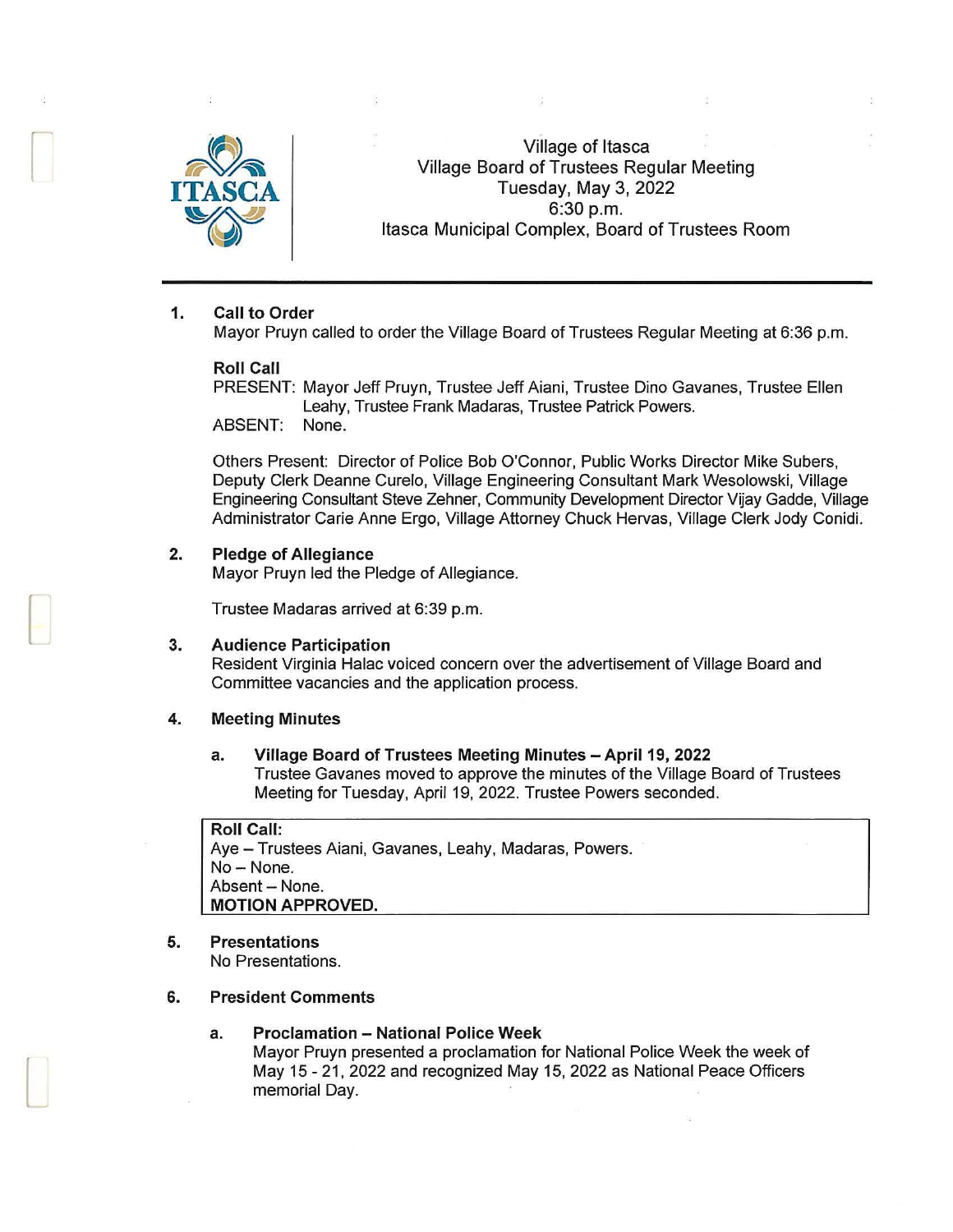### b. Proclamation - Municipal Clerk's Week Mayor Pruyn presented a proclamation for Municipal Clerk's Week the week of May 1 - 7, 2022.

c. Village Board of Trustees Appointment - Brendan Daly Trustee Aiani moved to approve Resolution 1349-22, "A Resolution Approving the Appointment of Brendan Daly as a Village Trustee" to fill a vacancy ending April 30, 2023. Trustee Gavanes seconded.

Roll Call: Aye- Trustees Aiani, Gavanes, Leahy, Madaras, Powers. No- None. Absent - None. MOTION APPROVED.

# i. Oath of Office - Village Trustee Brendan Daly Trustee Daly was not in attendance.

# d. Plan Commission Appointment - Mike Tomaszewksi

Trustee Aiani moved to approve Resolution 1350-22, "A Resolution Approving the Appointment of Mike Tomaszewski to the Plan Commission" to fill a vacancy ending April 30, 2023. Trustee Gavanes seconded.

Roll Call:

Aye - Trustees Aiani, Gavanes, Leahy, Madaras, Powers. No-None. Absent - None. MOTiON APPROVED.

> i. Oath of Office - Plan Commissioner Mike Tomaszewski Mayor Pruyn administered the Oath of Office to Plan Commissioners Mike Tomaszewski for a term ending April 30, 2023.

Mayor Pruyn called for a recess at 6:48 p.m.

Mayor Pruyn reconvened the meeting at 7:06 p.m.

- 7. Community Development Committee Report Chair: Trustee Gavanes, Co-Chair: Trustee Leahy No Community Development Committee Report.
- 8. Capital and Infrastructure Committee Report Chair: Trustee Aiani, Co-Chair: Trustee Madaras No Capital and Infrastructure Committee Report.
- 9. Finance and Operations Committee Report Chair: Trustee Powers, Co-Chair: Vacant No Finance and Operations Committee Report.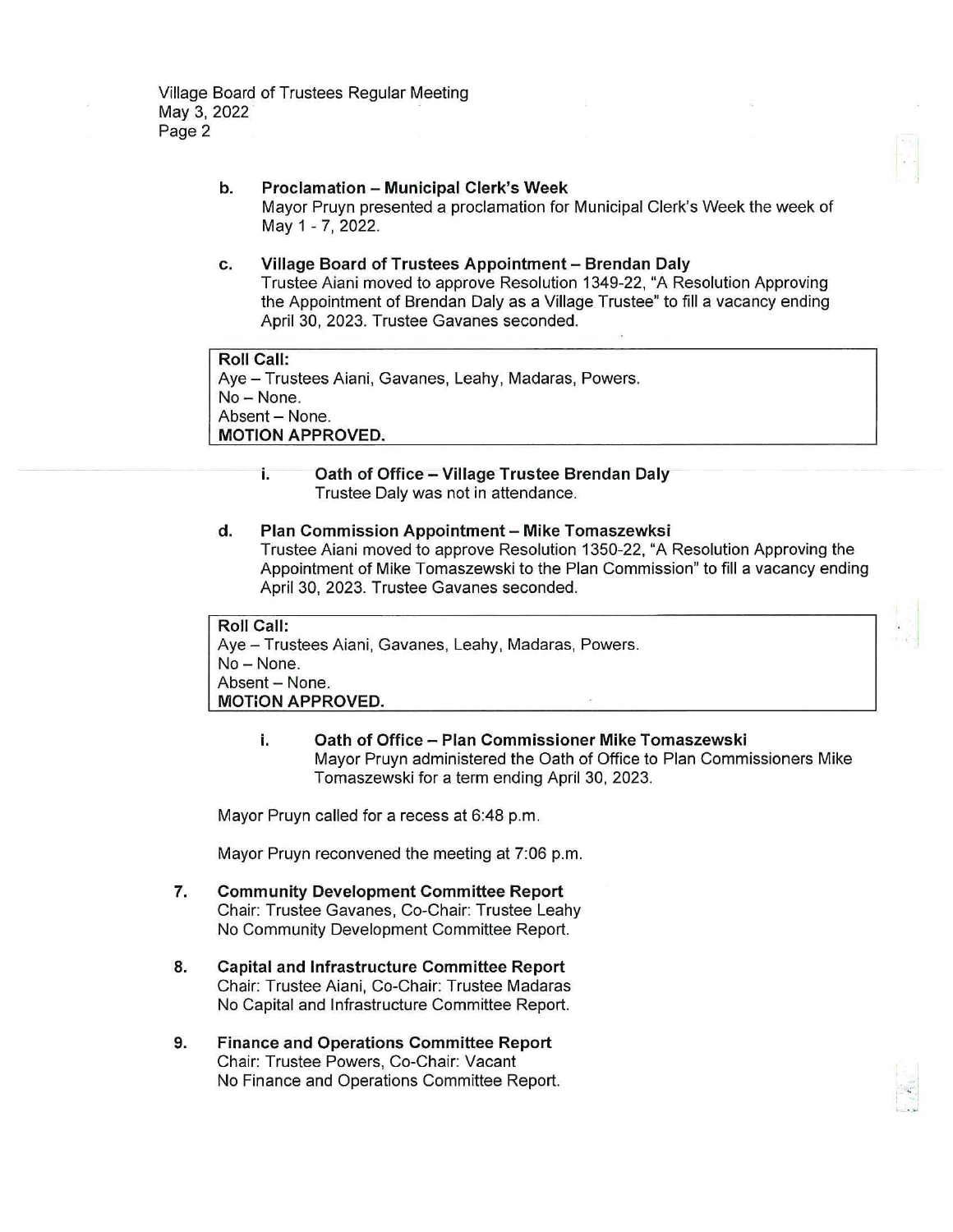Village Board of Trustees Regular Meeting May 3, 2022 Page 3

### **10. Intergovernmental Committee Report**  Chair: Trustee Leahy, Co-Chair: Trustee Aiani No Intergovernmental Committee Report.

### **11. Consent Agenda**

 $\begin{bmatrix} \phantom{-} \end{bmatrix}$ 

[-

L

- a. Resolution 1351-22 regarding Consideration of a Master License Agreement between the Village and Verizon Wireless
- b. Resolution 1352-22 regarding Health, Dental, Life and Vision Insurance Renewal through Intergovernmental Personnel Benefit Cooperative (IPBC)

Trustee Gavanes moved to approve the Consent Agenda. Trustee Leahy seconded.

| <b>Roll Call:</b>                                      |  |
|--------------------------------------------------------|--|
| Aye - Trustees Aiani, Gavanes, Leahy, Madaras, Powers. |  |
| $\vert$ No – None.                                     |  |
| Absent - None.                                         |  |
| <b>MOTION APPROVED.</b>                                |  |

# **12. Payment of Bills - May 3, 2022**

Trustee Powers moved to approve the payment of bills through May 3, 2022 in the amount of \$554,458.77. Trustee Gavanes seconded.

**Roll Call:**  Aye - Trustees Aiani, Gavanes, Leahy, Madaras, Powers. No-None. Absent - None. **MOTION APPROVED.** 

### **13. Department Head Reports**

Mayor Pruyn will hear Department Head Reports at the Committee of the Whole Meeting immediately following the Village Board of Trustees Meeting

### **14. Village Administrator Report**

Mayor Pruyn will hear the Village Administrator Report at the Committee of the Whole Meeting immediately following the Village Board of Trustees Meeting

**15. Old Business** 

No Old Business.

- **16. New Business**  No New Business.
- **17. Closed Session**  No Closed Session.